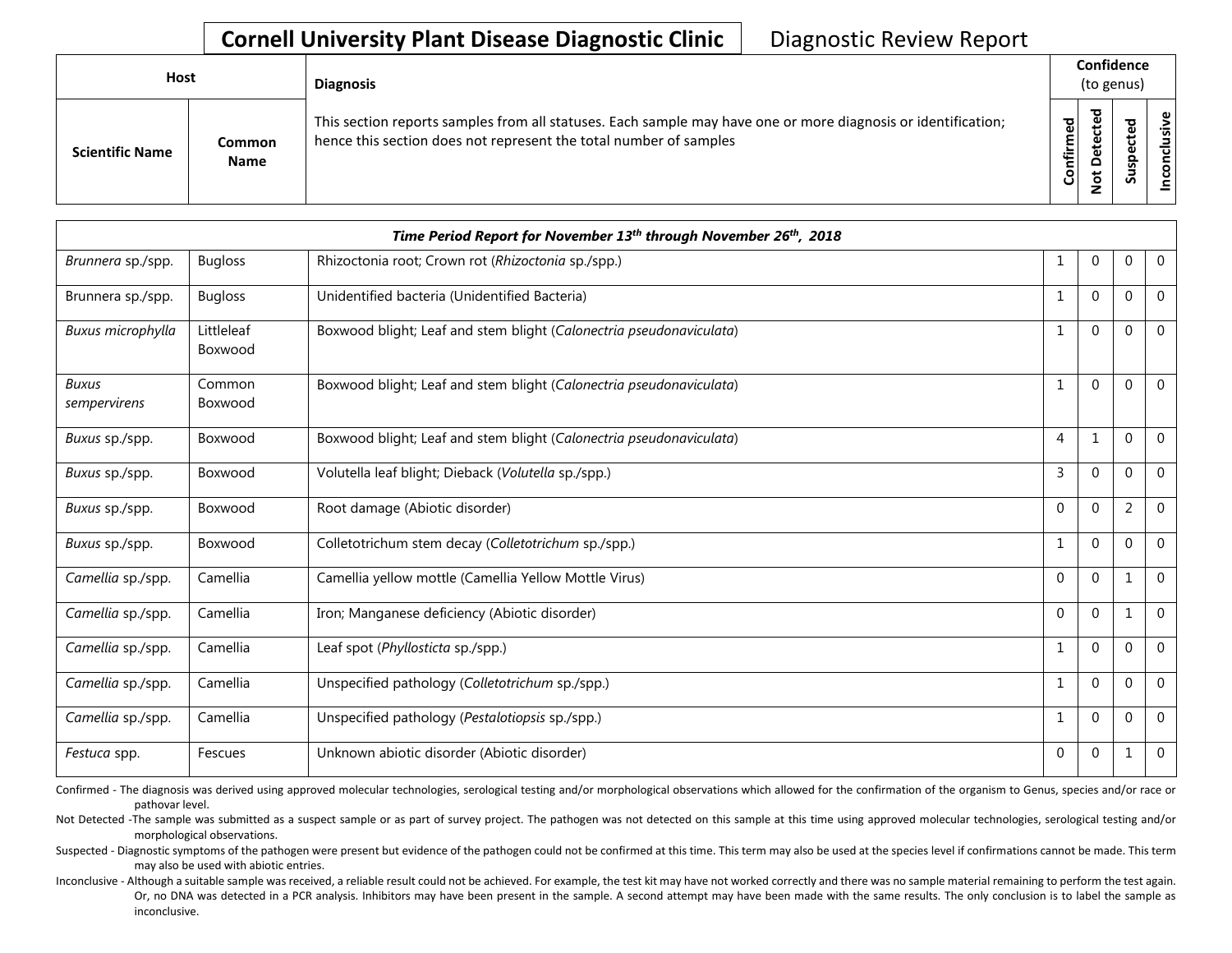| Host                   |                       | <b>Diagnosis</b>                                                                                                                                                                   |                   |               | Confidence<br>(to genus) |           |
|------------------------|-----------------------|------------------------------------------------------------------------------------------------------------------------------------------------------------------------------------|-------------------|---------------|--------------------------|-----------|
| <b>Scientific Name</b> | Common<br><b>Name</b> | This section reports samples from all statuses. Each sample may have one or more diagnosis or identification;<br>hence this section does not represent the total number of samples | ъ<br>ω<br>Confirm | ъ<br>$\Omega$ | Φ<br>ω<br>요<br>s<br>Ū    | စ္၊<br>ی: |

| Festuca spp.                | Fescues             | Unspecified pathology (Colletotrichum sp./spp.)                       |                | $\mathbf 0$  | 0            | $\mathbf{0}$   |
|-----------------------------|---------------------|-----------------------------------------------------------------------|----------------|--------------|--------------|----------------|
| Ilex verticillata           | Winterberry         | Additional sample requested (Identification Analysis)                 |                | $\mathbf{0}$ | 0            | $\mathbf{0}$   |
| Ilex verticillata           | Winterberry         | Non-pathogenic; Saprophyte (Secondary Agents; Saprophytes; Unspecif.) |                | $\Omega$     | $\Omega$     | $\mathbf 0$    |
| Ilex verticillata           | Winterberry         | Root damage (Abiotic disorder)                                        | $\Omega$       | $\Omega$     | $\mathbf{1}$ | $\mathbf{0}$   |
| Panax<br>quinquefolius      | American<br>Ginseng | Bulb rot (Fusarium oxysporum)                                         | $\overline{2}$ | $\Omega$     | $\theta$     | $\mathbf 0$    |
| Panax<br>quinquefolius      | American<br>Ginseng | Fusarium rot (Fusarium solani)                                        | 1              | $\Omega$     | $\Omega$     | $\mathbf{0}$   |
| Panax<br>quinquefolius      | American<br>Ginseng | Pythium damping-off; Root rot (Pythium irregulare)                    | 1              | $\mathbf 0$  | $\mathbf{0}$ | $\overline{0}$ |
| Panax<br>quinquefolius      | American<br>Ginseng | Unspecified pathology (Fusarium sp./spp.)                             | 2              | $\Omega$     | $\Omega$     | $\overline{0}$ |
| Panax<br>quinquefolius      | American<br>Ginseng | Unspecified pathology (Trichoderma hamatum)                           | 1              | $\mathbf{0}$ | 0            | $\overline{0}$ |
| Perovskia<br>atriplicifolia | Russian Sage        | Insect damage (Unidentified Insect)                                   | $\Omega$       | $\Omega$     | $\mathbf{1}$ | $\mathbf{0}$   |
| Perovskia<br>atriplicifolia | Russian Sage        | Moisture stress (Abiotic disorder)                                    | $\mathbf{0}$   | $\Omega$     | $\mathbf{1}$ | $\overline{0}$ |

Not Detected -The sample was submitted as a suspect sample or as part of survey project. The pathogen was not detected on this sample at this time using approved molecular technologies, serological testing and/or morphological observations.

Suspected - Diagnostic symptoms of the pathogen were present but evidence of the pathogen could not be confirmed at this time. This term may also be used at the species level if confirmations cannot be made. This term may also be used with abiotic entries.

Inconclusive - Although a suitable sample was received, a reliable result could not be achieved. For example, the test kit may have not worked correctly and there was no sample material remaining to perform the test again. Or, no DNA was detected in a PCR analysis. Inhibitors may have been present in the sample. A second attempt may have been made with the same results. The only conclusion is to label the sample as inconclusive.

Confirmed - The diagnosis was derived using approved molecular technologies, serological testing and/or morphological observations which allowed for the confirmation of the organism to Genus, species and/or race or pathovar level.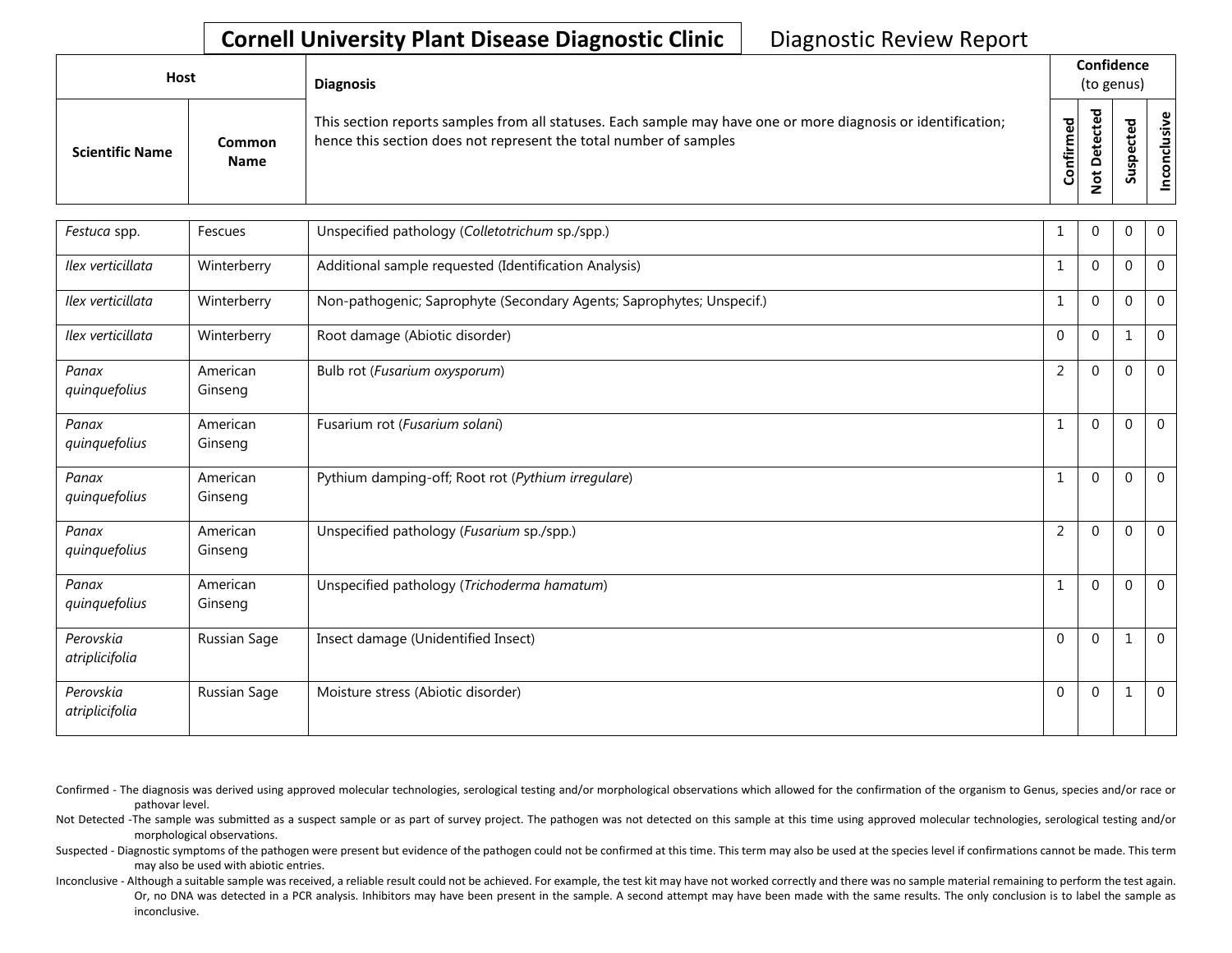| Host                   |                       | <b>Diagnosis</b>                                                                                                                                                                   |           |                                    | Confidence<br>(to genus) |  |  |
|------------------------|-----------------------|------------------------------------------------------------------------------------------------------------------------------------------------------------------------------------|-----------|------------------------------------|--------------------------|--|--|
| <b>Scientific Name</b> | Common<br><b>Name</b> | This section reports samples from all statuses. Each sample may have one or more diagnosis or identification;<br>hence this section does not represent the total number of samples | Confirmed | ъ<br>ں<br>ىپ<br>Δ<br>سە<br>$\circ$ | ъ<br>S<br>ഗ്             |  |  |

| Perovskia<br>atriplicifolia   | Russian Sage  | No pathogen found (Identification Analysis)                           |              | $\Omega$     | 0            | $\mathbf{0}$   |
|-------------------------------|---------------|-----------------------------------------------------------------------|--------------|--------------|--------------|----------------|
| Prunus<br>laurocerasus        | Cherry laurel | Non-pathogenic; Saprophyte (Secondary Agents; Saprophytes; Unspecif.) | $\mathbf{1}$ | $\Omega$     | $\mathbf{0}$ | $\mathbf{0}$   |
| Prunus<br>laurocerasus        | Cherry laurel | Root damage (Abiotic disorder)                                        | $\Omega$     | $\Omega$     | $\mathbf{1}$ | $\overline{0}$ |
| Quercus sp./spp.              | Oak           | Phytophthora canker (Phytophthora sp./spp.)                           | $\Omega$     | $\mathbf{1}$ | $\mathbf{0}$ | $\overline{0}$ |
| Quercus sp./spp.              | Oak           | Wood boring insect damage (Unidentified Wood Boring Insect)           | 1            | $\mathbf{0}$ | $\mathbf{0}$ | $\overline{0}$ |
| Stachys monnieri              | Alpine Betony | Moisture stress (Abiotic disorder)                                    | $\Omega$     | $\Omega$     | $\mathbf{1}$ | $\overline{0}$ |
| Stachys monnieri              | Alpine Betony | Unidentified bacteria (Unidentified Bacteria)                         | -1           | $\Omega$     | $\Omega$     | $\mathbf{0}$   |
| Thuja sp./spp.                | Arborvitae    | Dieback; Canker (Diplodia sp./spp.)                                   |              | $\Omega$     | $\Omega$     | $\mathbf{0}$   |
| Thuja sp./spp.                | Arborvitae    | Needle dieback (Phyllosticta sp./spp.)                                |              | $\Omega$     | $\Omega$     | $\mathbf{0}$   |
| Thuja sp./spp.                | Arborvitae    | Salt damage (Abiotic disorder)                                        | $\Omega$     | $\Omega$     | $\mathbf{1}$ | $\mathbf{0}$   |
| <b>Triticum</b><br>monococcum | Einkorn Wheat | Dwarf bunt (Tilletia controversa)                                     | $\Omega$     | $\mathbf{1}$ | $\Omega$     | $\mathbf{0}$   |
| <b>Triticum</b><br>monococcum | Einkorn Wheat | Ergot (Claviceps sp./spp.)                                            | 1            | $\Omega$     | $\mathbf 0$  | $\mathbf 0$    |

Confirmed - The diagnosis was derived using approved molecular technologies, serological testing and/or morphological observations which allowed for the confirmation of the organism to Genus, species and/or race or pathovar level.

Not Detected -The sample was submitted as a suspect sample or as part of survey project. The pathogen was not detected on this sample at this time using approved molecular technologies, serological testing and/or morphological observations.

Suspected - Diagnostic symptoms of the pathogen were present but evidence of the pathogen could not be confirmed at this time. This term may also be used at the species level if confirmations cannot be made. This term may also be used with abiotic entries.

Inconclusive - Although a suitable sample was received, a reliable result could not be achieved. For example, the test kit may have not worked correctly and there was no sample material remaining to perform the test again. Or, no DNA was detected in a PCR analysis. Inhibitors may have been present in the sample. A second attempt may have been made with the same results. The only conclusion is to label the sample as inconclusive.